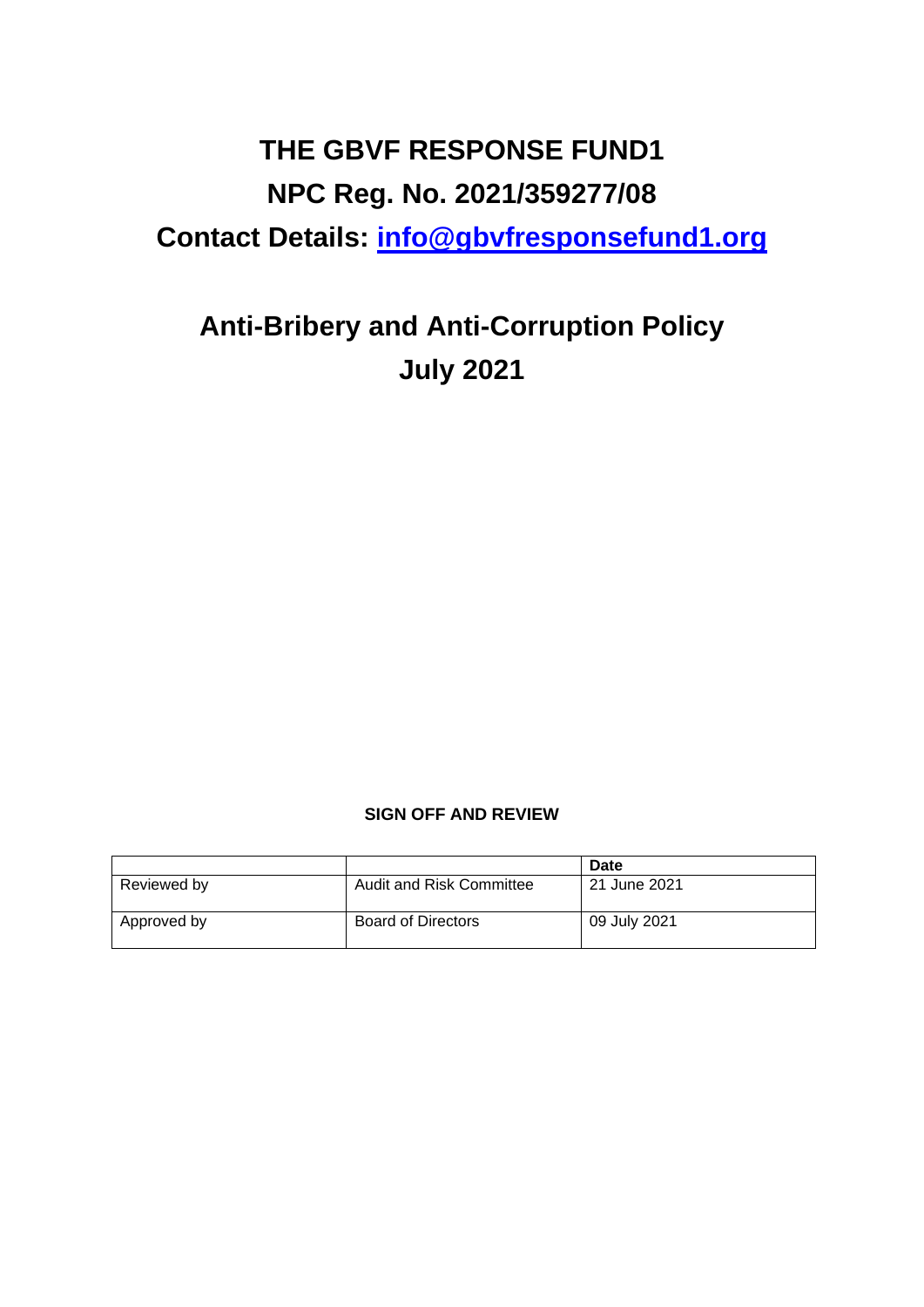# **THE GENDER-BASED VIOLENCE AND FEMICIDE (GBVF) RESPONSE FUND1: ANTI-BRIBERY AND ANTI-CORRUPTION POLICY**

#### **1. PREAMBLE**

1.1 This Policy is paramount to the good governance of the Fund and its effective and efficient management. To achieve the intended outcomes the Fund has integrated the following four key elements, namely having the right quality individuals in the Board and management, implementing strong processes and controls and having a robust independent oversight and assurance over all processes and controls.

#### **2. INTRODUCTION**

- 2.1 The GBVF Response Fund1 (the Fund) was established as part of the national response to the scourge of gender-based violence in South Africa. The Fund exists to co-ordinate financial resources to support relevant programmes and campaigns to eradicate GBVF as articulated in the South African National Government National Strategic Plan (NSP), by serving as a vehicle through which individuals and organisations are able to pledge their support, by making donations to the Fund and / or specific initiatives which are supported by the Fund.
- 2.2 Private and corporate donors of the Fund have entrusted their money and / or provided resources to the fund for this purpose, and the Fund recognises the importance of ensuring that none of these donations are tainted by any bribery or corruption.
- 2.3 The Fund is committed to operating on an ethical and sound basis and in-line with applicable legislation and is committed to complying fully with anti-bribery and anticorruption laws (ABC Laws) applicable to it, including but not limited to the South African Prevention and Combating of Corrupt Activities Act, 2004.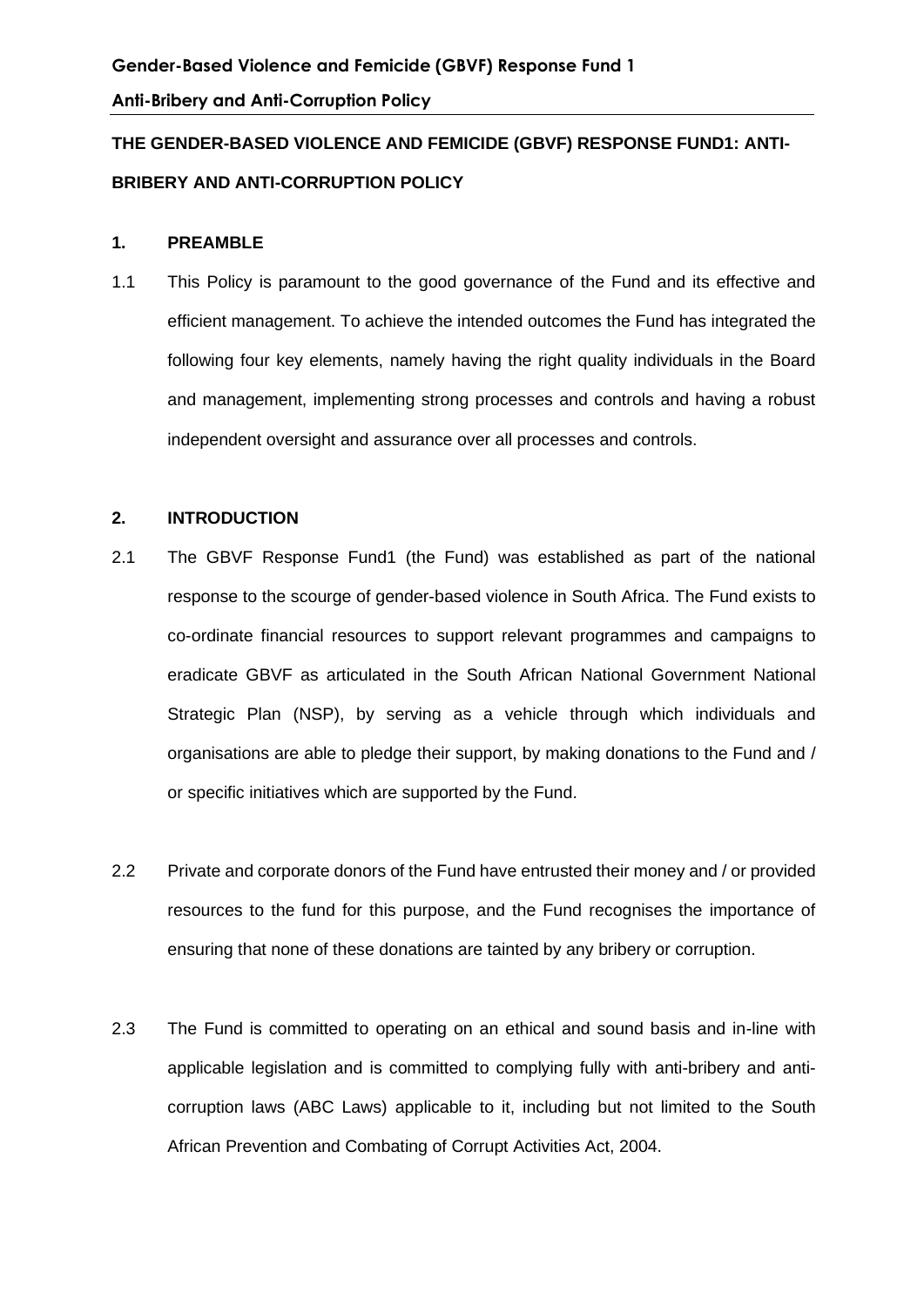#### **Gender-Based Violence and Femicide (GBVF) Response Fund 1**

#### **Anti-Bribery and Anti-Corruption Policy**

2.4 The Board will actively and visibly lead the Fund's anti-bribery and anti-corruption policy and ensure that this policy is implemented consistently and with clear lines of authority. The Fund is committed to continually improving its anti-bribery and anti-corruption controls.

#### **3. PURPOSE**

3.1 This Policy has been developed to promote appropriate standards and behaviour, in order to prevent bribery, and corruption. This policy provides information and guidance to our employees, partners, donors and vendors, on how to recognise and deal with bribery and corruption issues. It also includes the procedures that will be followed if any incident of bribery and corruption occurs within the purview of its activities.

#### **4. POLICY STATEMENT**

- 4.1 The Fund has a zero-tolerance approach to acts of bribery and corruption by donors, employees, vendors, beneficiaries and all third parties that it engages with.
- 4.2 No donor, employee, vendor or beneficiary of the Fund may engage in any act of bribery and corruption in relation to the activities of the Fund, including (but not limited to) the determination and distribution of any benefit from the Fund.
- 4.3 The Fund will always strive to avoid any appearance of wrongdoing and will report any attempts to bribe us, or to solicit bribes from us, and any suspicions we have about bribery and corruption. We recognise that any allegation of bribery or corruption can seriously damage the Fund's reputation.
- 4.4 The Fund will never participate in any form of corrupt behaviour or collusive practices conceal or fail to accurately record the true nature of the Fund's activities or falsify or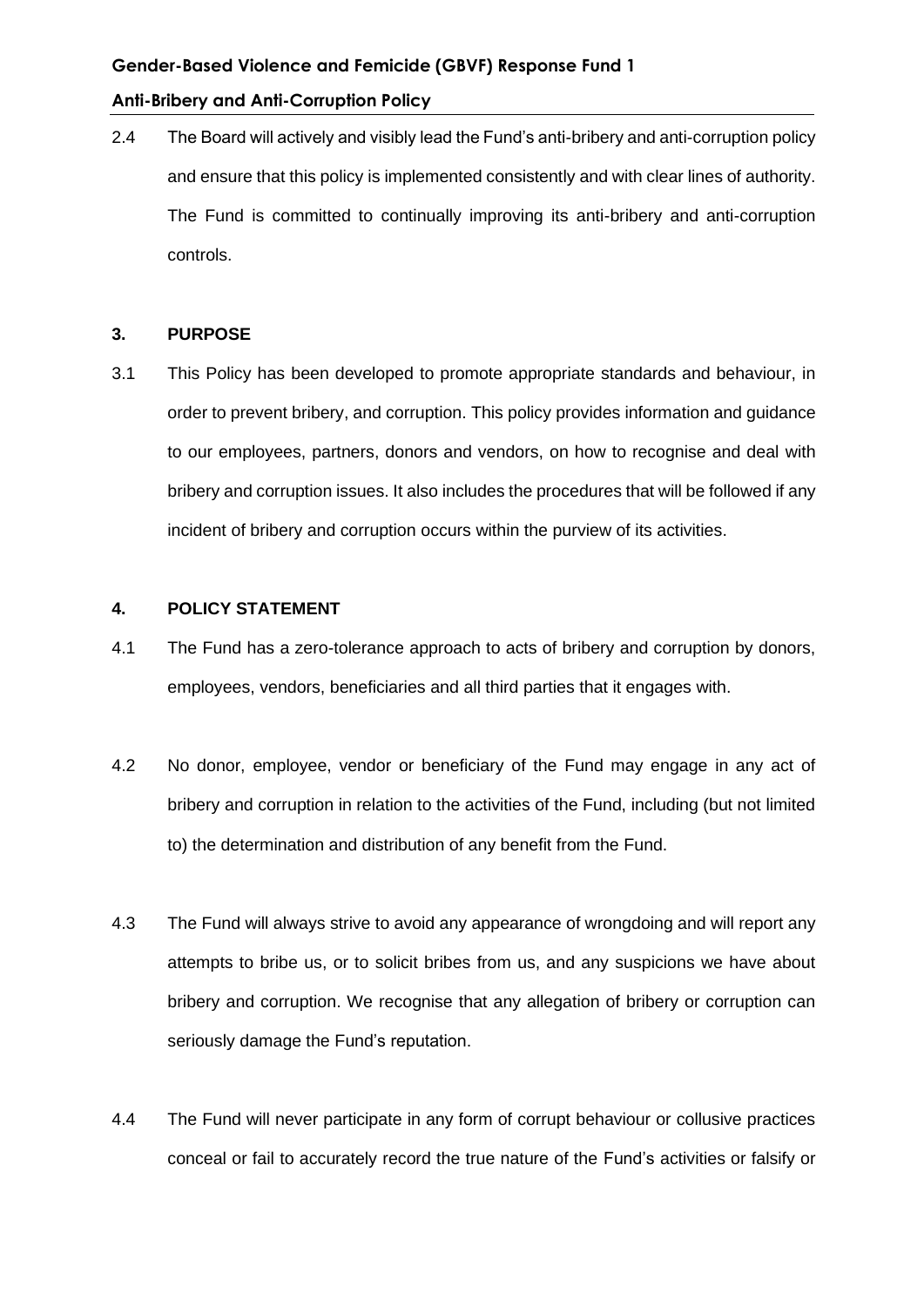tamper with the Fund's books and records.

#### **5. SCOPE**

- 5.1 This policy applies to all directors, officers, employees, intermediaries or any third party, business partners and vendors of the Fund (when engaging in activities for and on behalf of the Fund), wherever located. All employees and vendors must read, become familiar and comply with this policy. Where vendors are juristic entities, the vendors must ensure that its employees and agents that engage in activities for and on behalf of the Fund are familiar with this policy. Donors and beneficiaries are also expected to comply with the principles set out in this policy.
- 5.2 The Board is ultimately responsible for compliance with laws and regulations, including ABC Laws.
- 5.3 Any breach of this policy will be regarded as a serious matter, which may result in:
	- 5.3.1 disciplinary action being taken against employees, which could result in dismissal and criminal proceedings;
	- 5.3.2 the termination of contracts for vendors and criminal proceedings;
	- 5.3.3 the termination of ongoing support for a beneficiary, criminal proceedings and steps to recover any support already provided; and
	- 5.3.4 the termination of any further relationship with a donor (with a right for the Fund to retain any funds already received), and criminal proceedings.

#### **6. RECEIPT OF DONATIONS**

6.1 The Fund welcomes donations from all South Africans and from international donors, no matter how great or small. The Fund will operate with the highest principles of corporate governance to ensure that donations are used for the purposes that the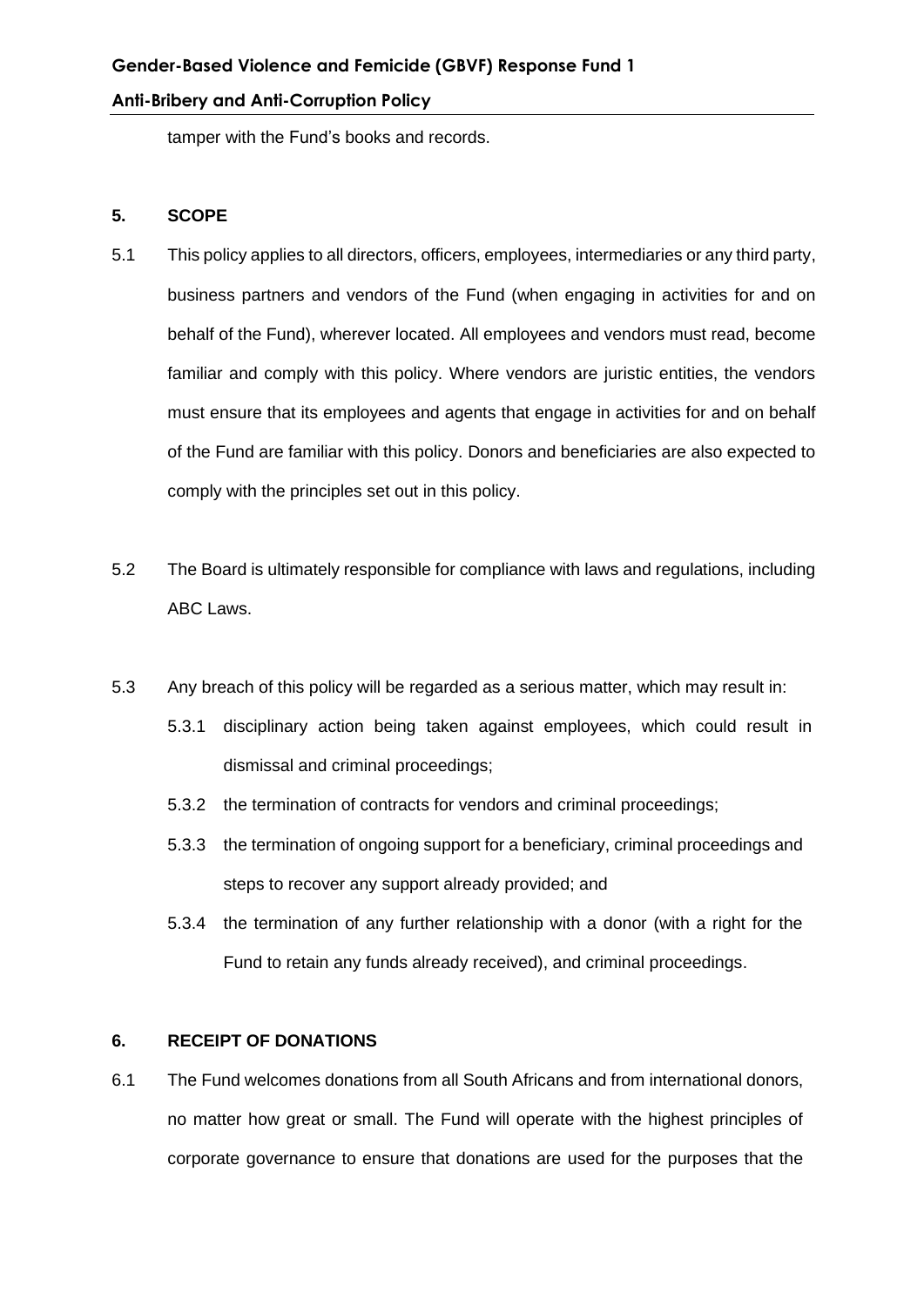Fund was established.

6.2 Donating to the Fund will not result in any donor receiving any undue benefit or preference by the South African government, the Fund and/or its employees. Donations should be given in good faith, based on the principles in terms of which the Fund was established. No matter how generous a particular donation is, the donor will not receive any undue benefit or preference.

#### **7. DETERMINATION AND DISTRIBUTION OF BENEFITS**

- 7.1 The Fund has established appropriate governance frameworks and policies for the determination and distribution of benefits, and the beneficiaries of such benefits.
- 7.2 Any third party that attempts to unduly influence the Fund, any of its employees or any of its vendors in order to be given any benefit from the Fund through the provision of anything of value shall be disqualified from receiving any benefit (or further benefit) from the Fund. In addition, the Fund may consider taking steps to recover any benefit already provided, and it may consider instituting criminal proceedings against the third party (depending on the circumstances).

#### **8. FACILITATION PAYMENTS**

- 8.1 The Fund does not make, and will not accept, facilitation payments of any kind and prohibits all employees and vendors from making these payments for or on behalf of the Fund, even to secure or expedite a routine government action by a government official. It is also not permitted to establish accounts or internal budgets for the purpose of facilitation payments to government officials.
- 8.2 All employees and vendors must avoid any activity that might lead to, or suggest, that a facilitation payment or kickback will be made or accepted by or on behalf of the Fund,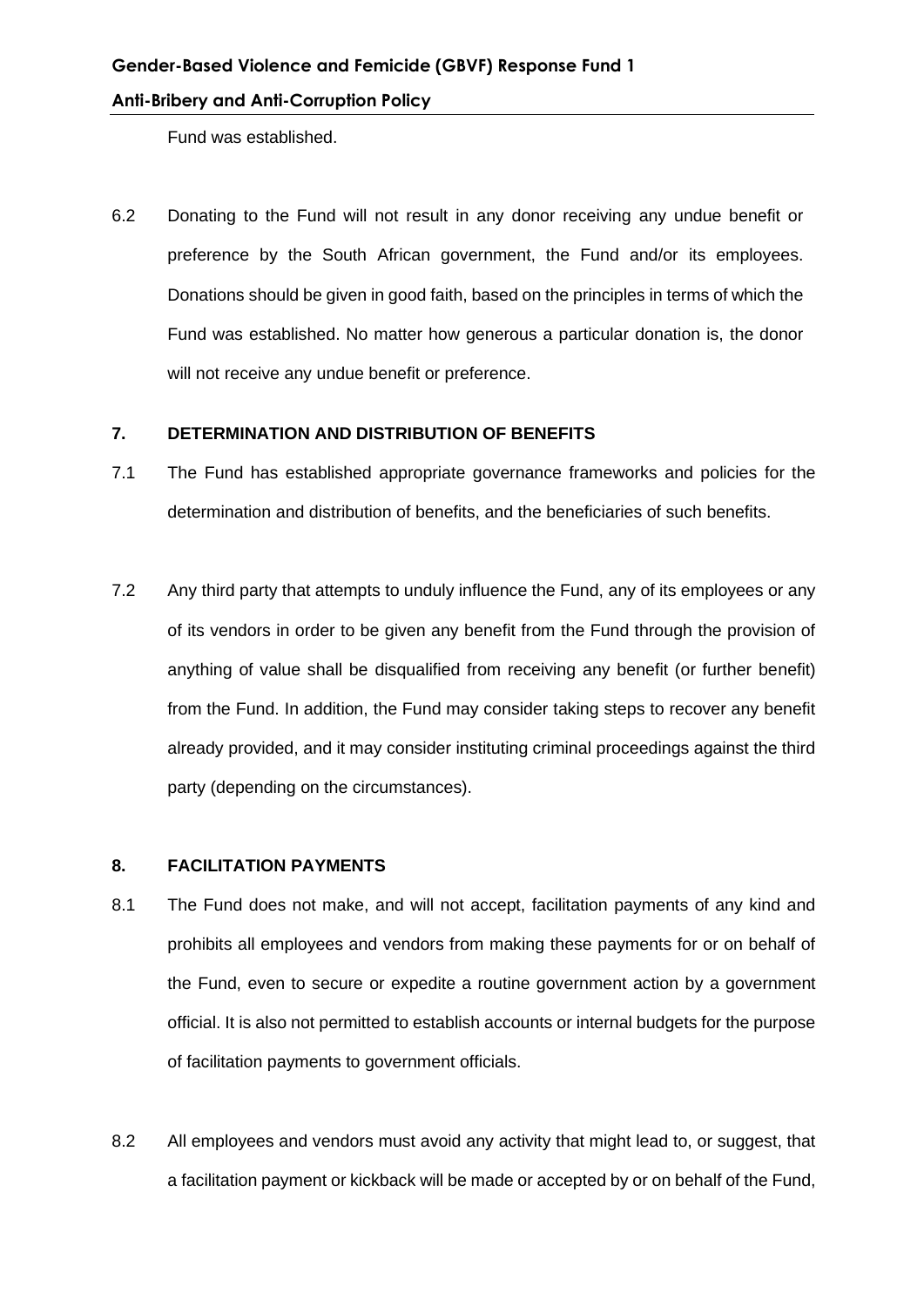recognising that refusal to make such payments may result in delays to delivering relief and benefits, and that there may be additional costs attributable to adherence with this policy. If any employee or vendor encounters a demand for a facilitation payment whilst working within the purview of the Fund's activities, or think they are likely to do so, they should report the situation to the CEO of the Fund without delay.

#### **9. GIFTS, ENTERTAINMENT AND HOSPITALITY**

- 9.1 Whilst conducting business for or on behalf of the Fund, employees and vendors may not offer to, or accept from any supplier or donor any gift, entertainment or hospitality.
- 9.2 No gift, entertainment or hospitality may be given or received from any public officials.
- 9.3 No gift, entertainment or hospitality may be given or received which could influence or appear to influence their objectivity in carrying out their duties in the best interest of the Fund.
- 9.4 Furthermore, the Fund shall not provide any gifts, entertainment or hospitality to any third parties. The Fund shall only provide support or benefit to third parties through its established processes to do so.
- 9.5 Where the exchange of gifts is deemed not to impact on objectivity and is part of normal business courtesy then officers and employees may give and accept gifts of nominal value (less than R350) that are an expression of appreciation or courtesy and that might be given in the course of business.
- 9.6 Approval from both the CEO or COO and CFO should be obtained prior to providing or receiving any gift.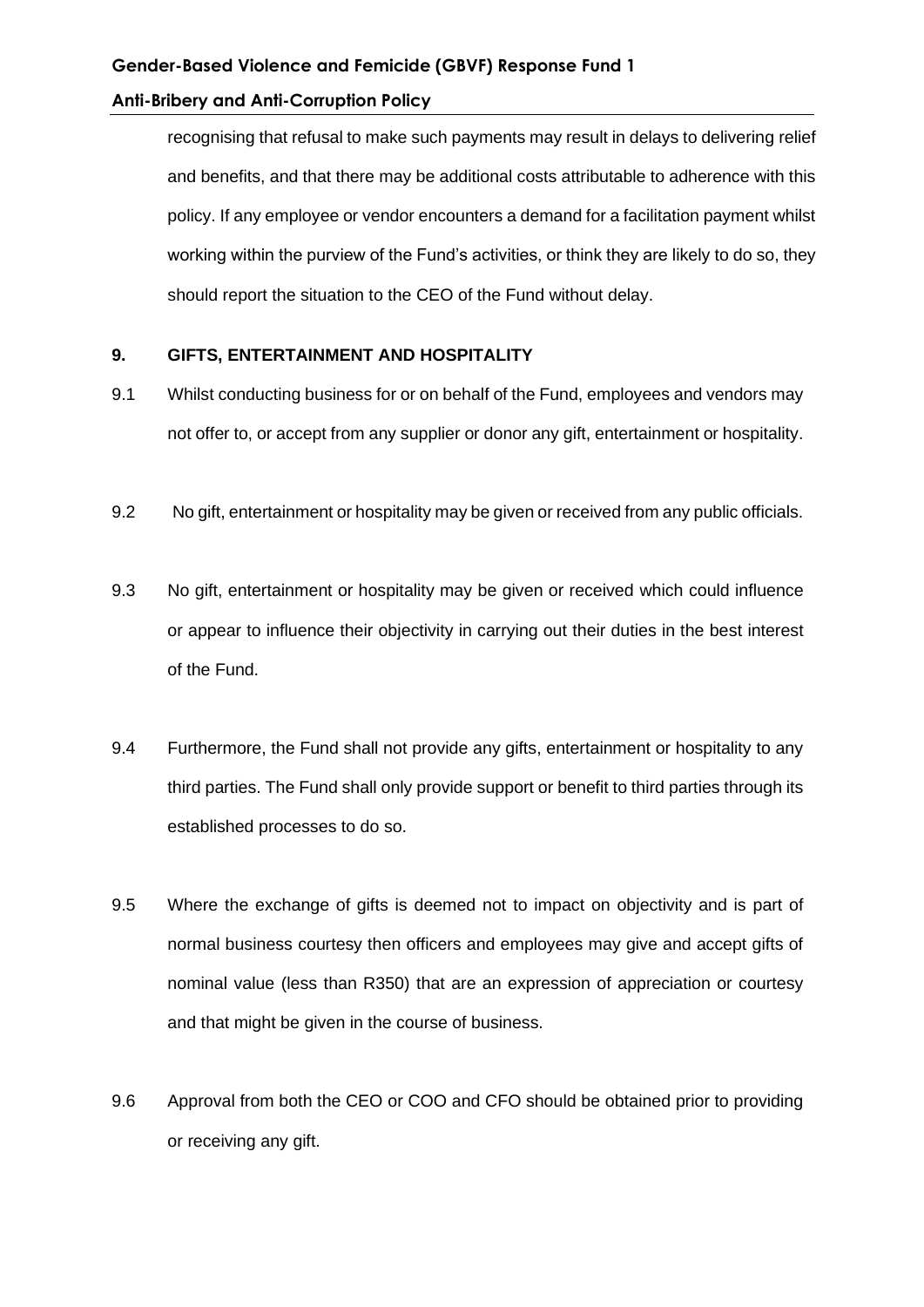- 9.7 All gifts and invitations have to be disclosed in the relevant Gifts and Entertainment Register, even in cases where the gifts and entertainment were offered but not accepted.
- 9.8 The Company Secretariat will maintain the Gift and Entertainment Register and submit reports to the Audit and Risk Committee (or appropriate Board Committee) every quarter.

#### **10. DEALING WITH GOVERNMENT OFFICIALS**

- 10.1 Dealing with government officials may pose a high risk in respect of bribery and corruption by virtue of the power vested in these officials. Furthermore, engaging in any bribery or corruption in respect of government officials is an offence in terms of the ABC Laws applicable to the Fund.
- 10.2 The Fund strictly prohibits the provision of money or anything else of value, no matter how small, to any government official for the purpose of influencing such official inappropriately.

### **11. ANTI-BRIBERY AND CORRUPTION COMPLIANCE PROCEDURES**

#### 11.1 **ETHICAL PRINCIPLES**

- 11.1.1. The Fund expects that all employees and vendors should at all times act in accordance with the following principles:
	- Behave honestly, be trustworthy and set a good example;
	- Use the resources of the Fund in-line with the principles in terms of which the Fund was established;
	- Make a clear distinction between the interests of the Fund and private interests to avoid any conflict of interest, and if such conflict does arise, to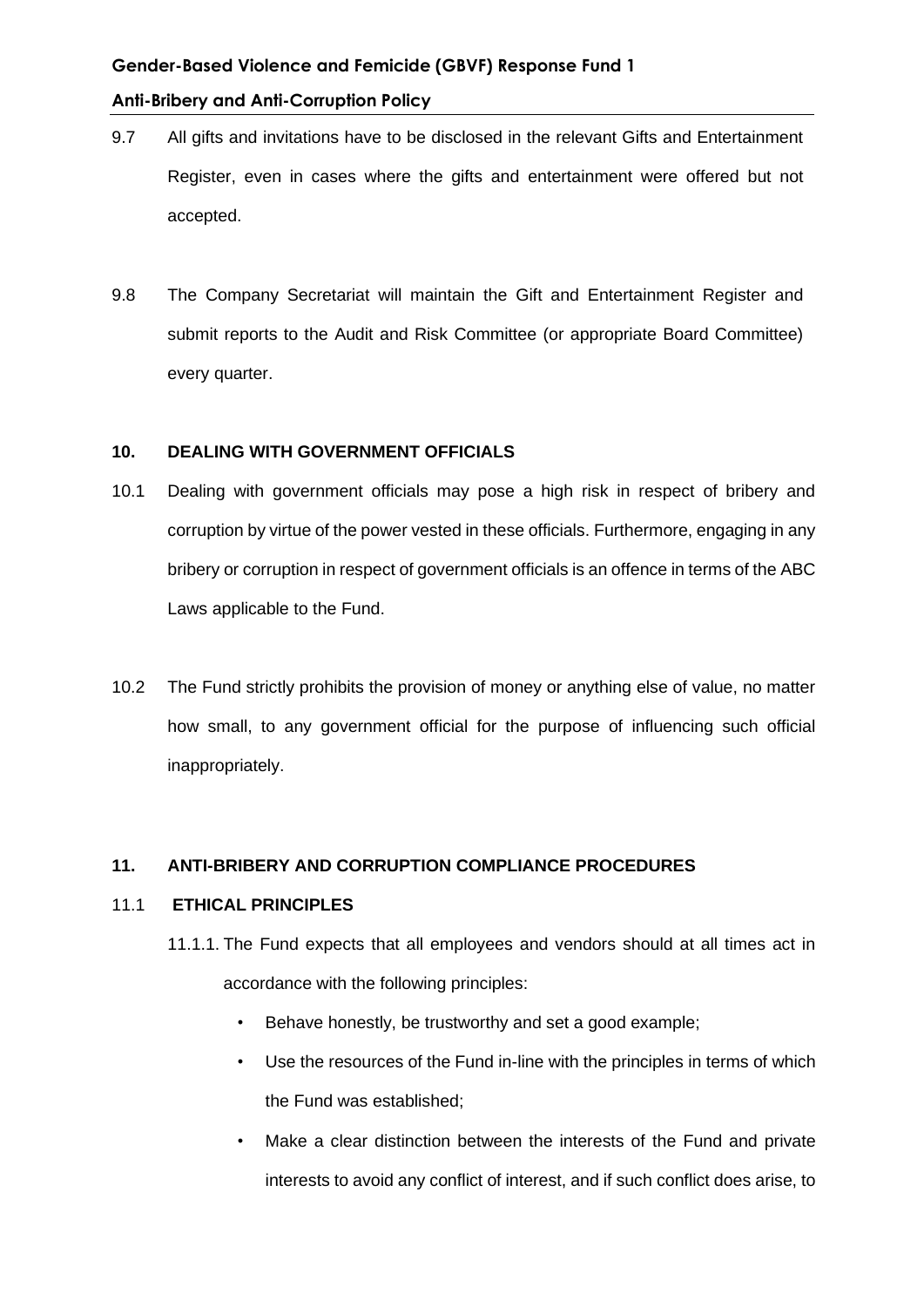report it immediately;

- Ensure that any benefit provided to any third party does not constitute bribery and corruption, and if in doubt, to immediately consult with the CEO;
- Confidentially report all incidents, risks and issues which are contrary to this policy to CEO, in the strictest confidence; and
- Not offer or accept any bribes and not be involved with any act of bribery and corruption.

#### 11.2 **DUE DILIGENCE**

- 11.2.1 The Fund recognises the importance of conducting due diligence on third parties in appropriate circumstances. Given the pressing needs that the Fund seeks to address, it may not always be possible for comprehensive due diligence processes to be followed whilst the current crises prevails. Be that as it may, the Board of the Fund shall take reasonable steps to evaluate beneficiaries and vendors of the Fund and it shall determine appropriate process and procedures for this.
- 11.2.2 The Fund may engage third party service provides to conduct compliance due diligence on beneficiaries and vendors, and the Board of the Fund may develop processes and procedures on this.

#### 11.3 **CONTRACTS WITH VENDORS AND BENEFICIARIES**

11.3.1 As far as reasonably practicable, the Fund shall ensure that vendors are engaged based on written contracts, and beneficiaries agree to donation agreements (where practical), and that these contracts include specific obligations that address (and prohibit) bribery and corruption.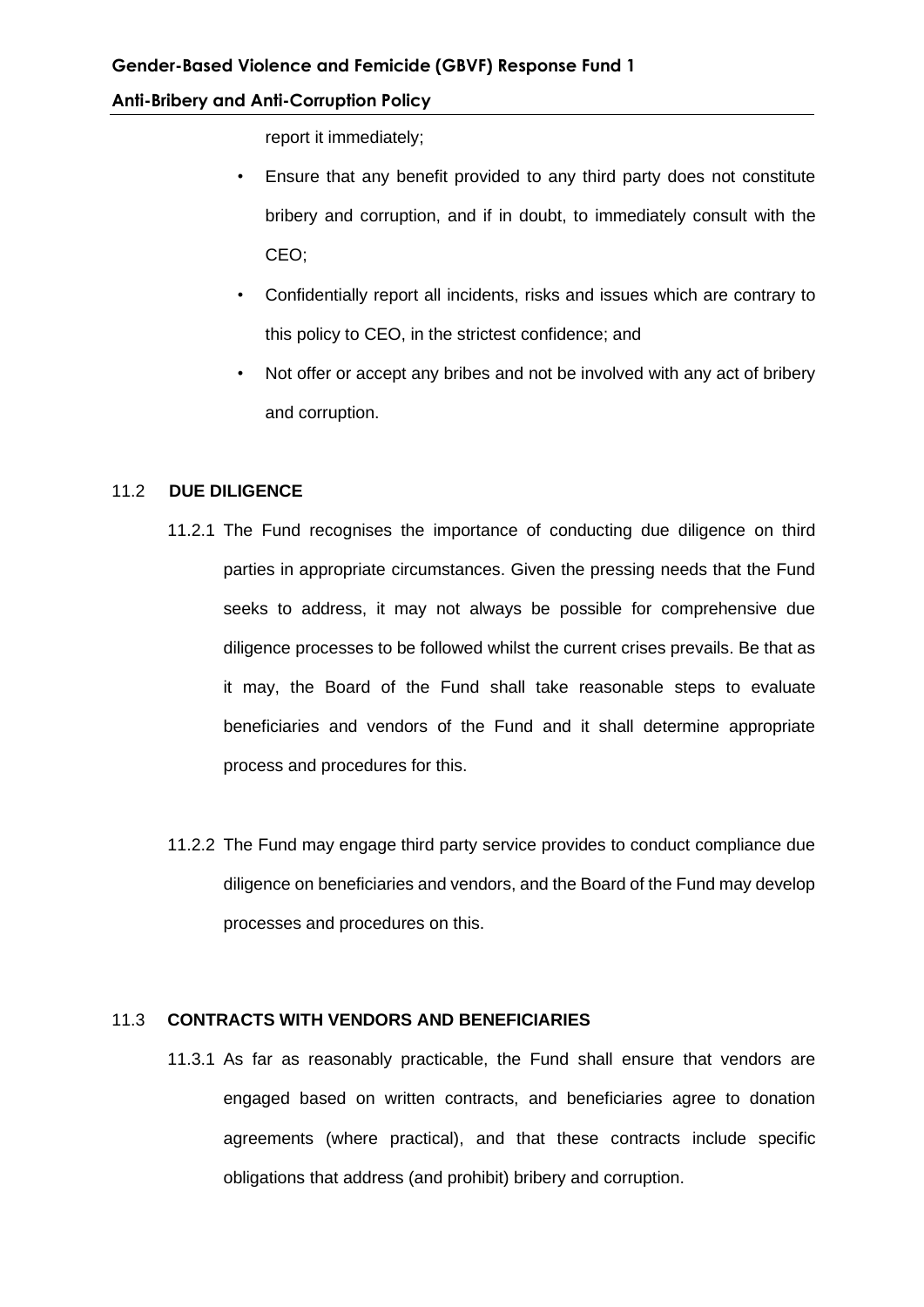#### 11.4 **RECORD-KEEPING**

- 11.4.1 The Fund shall maintain financial records and appropriate internal controls that evidence the business reason for making payments to third parties. In this regard, all books and records will be prepared and maintained with strict accuracy and completeness. No transactions will be accounted for off-record to facilitate or conceal improper payments.
- 11.4.2 When invoices are received from vendors acting for or on behalf of The Fund, the descriptions of services rendered and/or disbursements must be properly interrogated and vague or suspicious descriptions (for example "special services", "special bonus" and "administrative expense") should be properly interrogated by the responsible person before submitting the account for payment. A failure to do so on the part of any employee may result in disciplinary action being taken against such employee.

#### 11.5 **WHISTLEBLOWING**

- 11.5.1 The Fund encourages all employees, business partners and vendors to raise concerns about any issue or suspicion of bribery and corruption without delay. "Red flag" situations that may indicate bribery or corruption are set out in Annexure A to this policy.
- 11.5.2 Retaliation, retribution against or harassment of any Employee, who, in good faith, reports a violation of this policy, is strictly prohibited and is grounds for disciplinary action, including dismissal.
- 11.5.3 Concerns should be reported through the following channels:

11.5.3.1 CEO and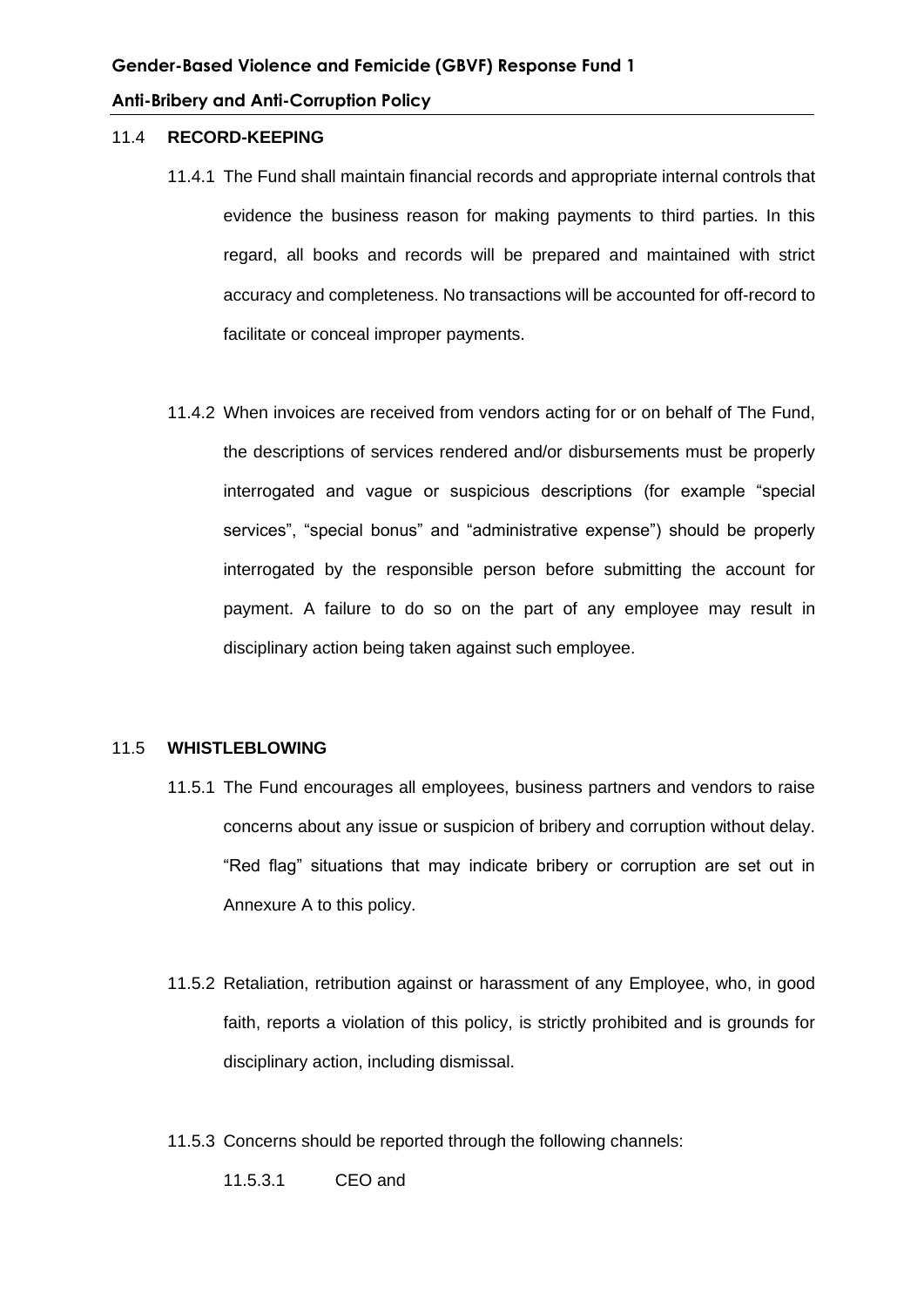11.5.3.2 Chairman of the Board

- 11.5.4 In circumstances where employee, business partners and vendors wish to report violations anonymously, the Employee can report the conduct through the whistleblowing line at 0800 203 598
- 11.5.5 The Fund will investigate each reported violation and will take the appropriate action, which may include a warning, suspension or termination. All Employees have a responsibility to assist and co-operate in any investigation conducted by the Fund or by any relevant authorities.

#### **12. REVIEW**

- 12.1 The Fund will, at regular intervals, assess compliance with this Policy and will notably include the results of such assessments in reports to the Board and its Sub Committee(s) with delegated authority as to fraud or misuse of the Fund resources.
- 12.2 This Policy may be updated to reflect evolving norms and practices, changes to the Fund policies or procedures or as and when the Fund deems necessary and appropriate to affirm its commitment against fraud and corruption. The Policy will be fully reviewed every two years.
- 12.3 This document should be read in conjunction with these additional policies of the Fund:
- Code of Conduct
- Conflict of Interest
- **Donations Policy**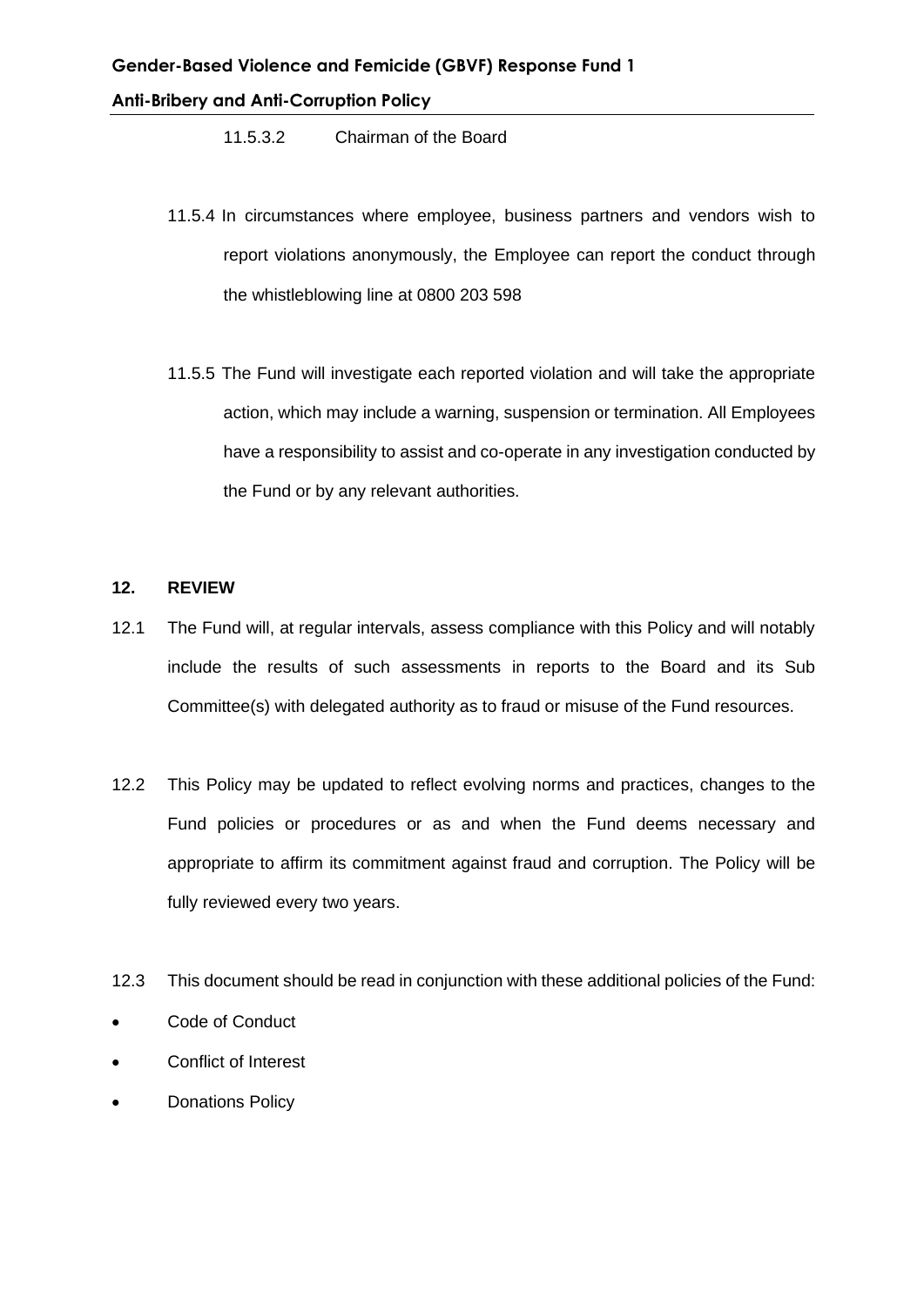#### **ANNEXURE A**

## **ANTI-BRIBERY AND CORRUPTION (ABC) "RED FLAGS"**

- The following is a list of potential ABC "red flags" that should raise concern. The list is not intended to be exhaustive and is for illustrative purposes only. Any of these "red flags" must be reported to the CEO or Board Chairman:
- 1. if a vendor or other relevant third party engages in, or has been accused of engaging in, improper business practices;
- 2. if a vendor or other relevant third party has a reputation for paying bribes, or requiring that bribes are paid to them, or has a reputation for having inappropriate relationships with government officials;
- 3. if a vendor or other relevant third party insists on receiving a commission or fee payment before committing to sign a contract with the Fund;
- 4. if a vendor or other relevant third-party requests payment in physical cash and/or refuses to sign a formal commission or fee agreement, or to provide an invoice or receipt for payments made;
- 5. if a vendor or other relevant third-party requests that payment is made to a country or geographic location different from where the vendor or third party resides or conducts business;
- 6. if a vendor or other relevant third party requests an unexpected additional fee or commission;
- 7. if a vendor or other relevant third party demands lavish entertainment or gifts before commencing or continuing contractual obligations or services;
- 8. if a vendor or other relevant third-party requests that a payment is made to "overlook" potential legal violations or to reimburse unsubstantiated expenses or requests a blank value sheet in order to insert their own value of goods supplied;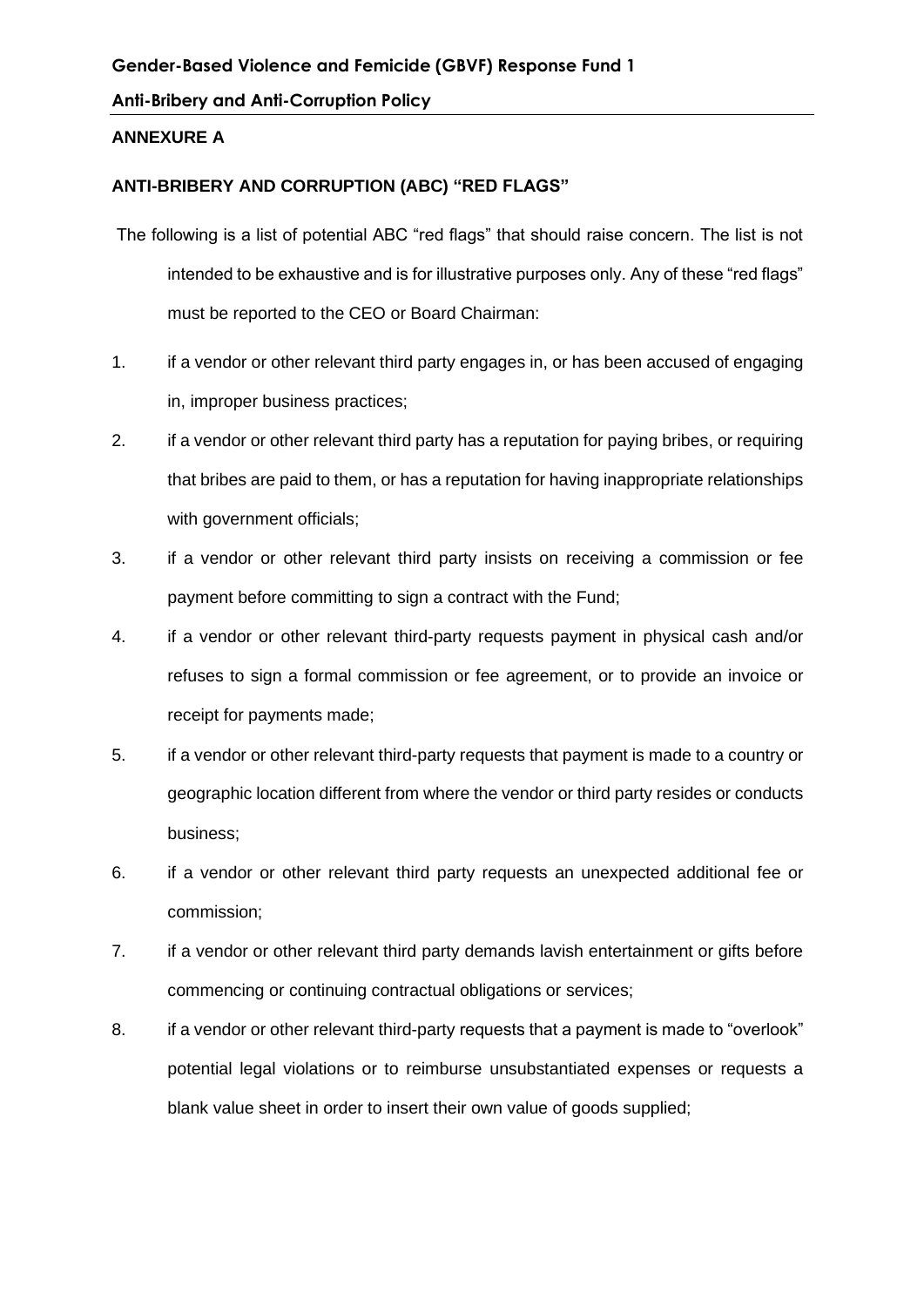#### **Gender-Based Violence and Femicide (GBVF) Response Fund 1**

#### **Anti-Bribery and Anti-Corruption Policy**

- 9. if a vendor or other relevant third-party requests employment or other benefit to a friend or relative;
- 10. if a vendor or other relevant third party insists on the use of side letters or refuses to put agreed terms in writing;
- 11. an invoice for a commission or fee payment that appears vague or excessive, given the nature of the services provided;
- 12. an invoice from a vendor that appears to be non-standard or customised; and
- 13. an unusually generous gift or lavish hospitality offered by a third party.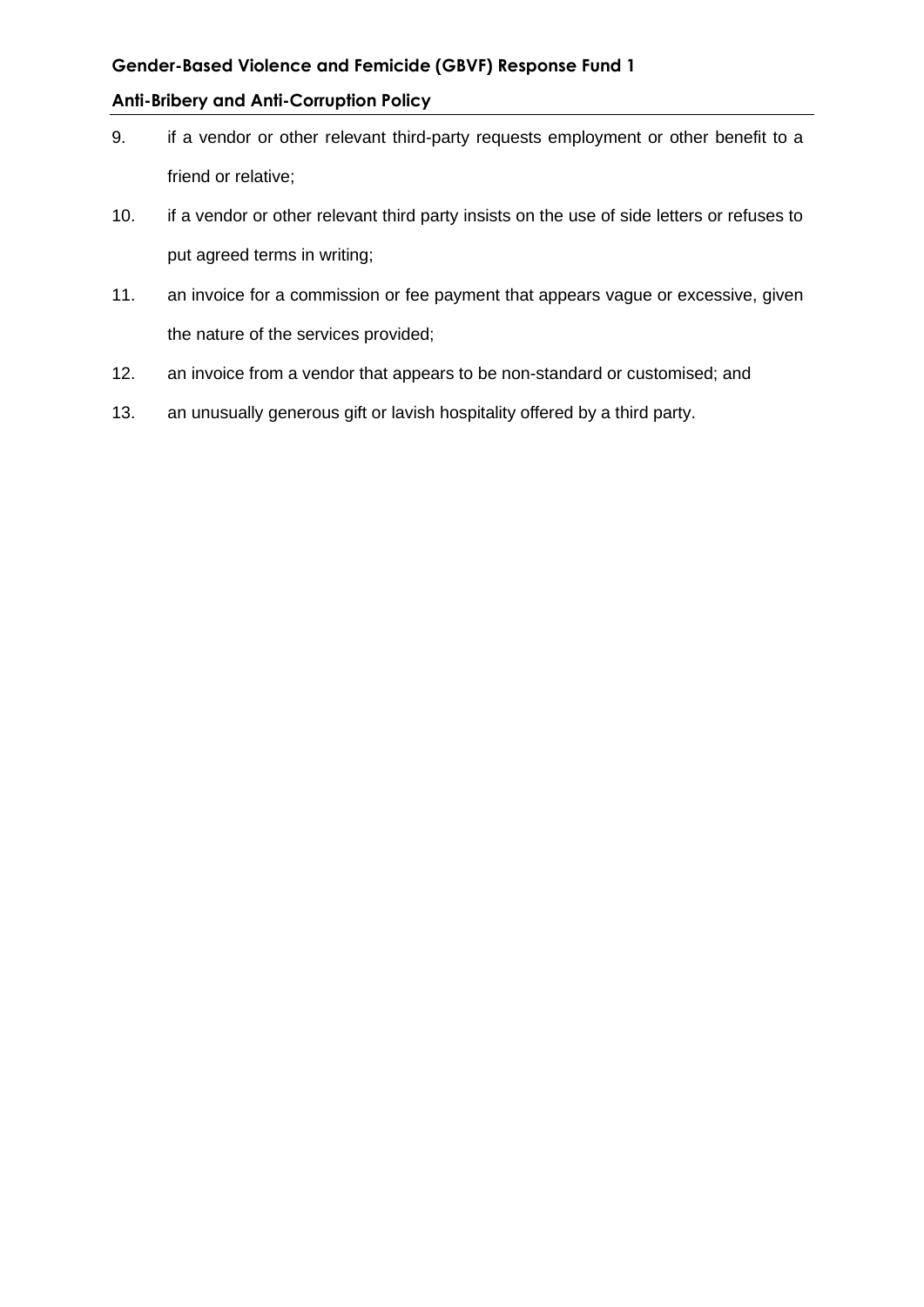## **ANNEXURE B**

## **DEFINITIONS**

| <b>ABC</b>             | Anti-bribery and corruption                                       |  |
|------------------------|-------------------------------------------------------------------|--|
| <b>ABC Law</b>         | The South African Prevention and Combating of Corrupt             |  |
|                        | Activities Act, 2004, or any other applicable national or         |  |
|                        | international regulatory enactment of similar import that may     |  |
|                        | have a bearing on the activities of the person or entity          |  |
|                        | concerned                                                         |  |
| Books and records      | Accounts, invoices, correspondence, papers, CDs, tapes,           |  |
|                        | electronic storage media, memoranda and any other document        |  |
|                        | or transcribed information of any type                            |  |
| Bribery and corruption | A "bribe" is the direct or indirect offer, authorisation, gift or |  |
|                        | promise to give anything of value to a government/public official |  |
|                        | or any other person, with the intent to obtain or retain business |  |
|                        | or gain an improper advantage. This includes facilitation         |  |
|                        | payments. For the sake of clarity, bribery and corruption         |  |
|                        | include, inter-alia, the following:                               |  |
|                        | any payment or anything else of value to any official of          |  |
|                        | any government or public international organisation               |  |
|                        | (including any officer or employee of any government              |  |
|                        | department, agency or instrumentality) to influence or            |  |
|                        | reward his or its decision, or to gain any other undue            |  |
|                        | advantage;                                                        |  |
|                        | any payment or anything else of value to any                      |  |
|                        | representative of a private enterprise (whether for profit        |  |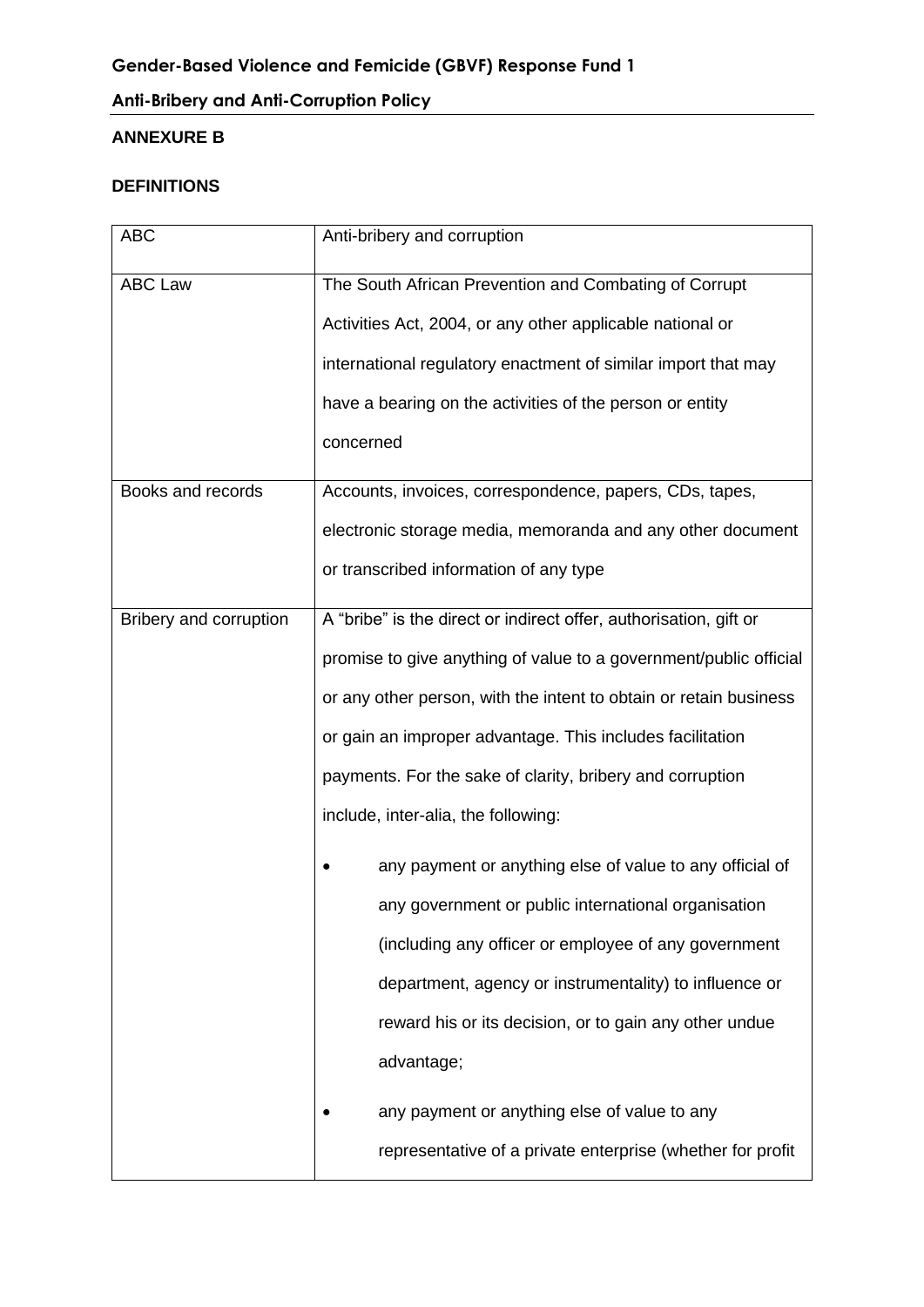|              | or otherwise) to improperly, dishonestly and outside the         |  |
|--------------|------------------------------------------------------------------|--|
|              | ordinary course of ethical business practice, influence          |  |
|              | or reward his or its decision, or to gain any other undue        |  |
|              | advantage; and                                                   |  |
|              |                                                                  |  |
|              | any act or omission that constitutes a contravention of          |  |
|              | any applicable ABC Laws                                          |  |
| Employee/s   | All employees working at all levels and grades (whether          |  |
|              | permanent, fixed term or temporary), including directors, senior |  |
|              | managers, officers, trainees, seconded staff, home based staff,  |  |
|              | casual staff, agency staff, volunteers and interns               |  |
|              |                                                                  |  |
| Facilitation | Facilitation payments are low value payments made to             |  |
| payment      | government officials to induce them to perform routine           |  |
|              | functions expeditiously                                          |  |
| Government   | The term "government official" is interpreted very broadly       |  |
| official     | around the World and covers people not only working directly     |  |
|              | for government, but also employees of government owned or        |  |
|              | controlled companies or agencies. In some countries it can be    |  |
|              | difficult to determine whether you are dealing with "government" |  |
|              | officials". The following persons may, depending on the          |  |
|              | circumstances, be considered to be government officials:         |  |
|              | an official or employee of a government or government            |  |
|              | owned enterprise;                                                |  |
|              | an official or employee of a government agency or                |  |
|              | regulatory authority;                                            |  |
|              |                                                                  |  |